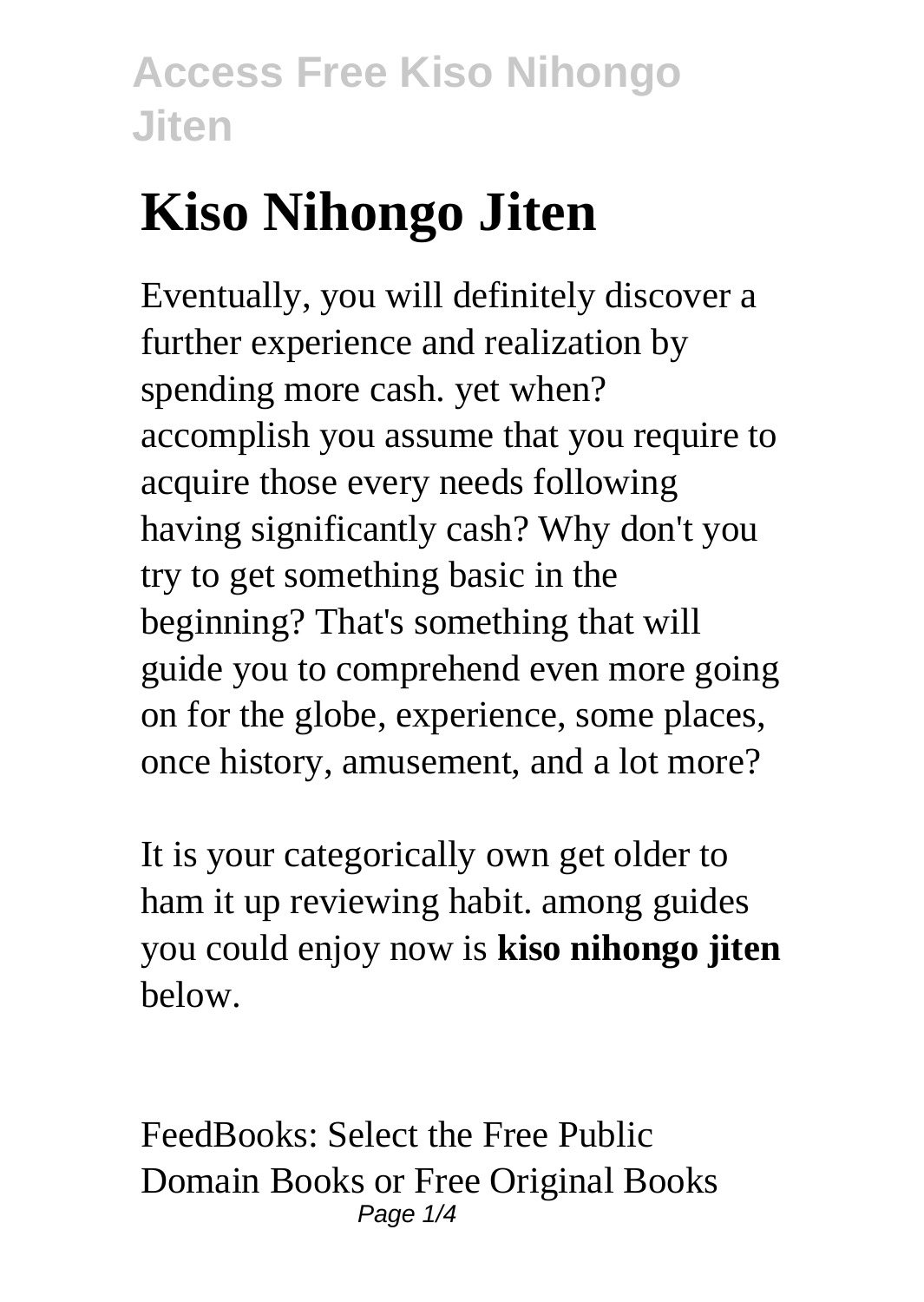categories to find free ebooks you can download in genres like drama, humorous, occult and supernatural, romance, action and adventure, short stories, and more. Bookyards: There are thousands upon thousands of free ebooks here.

### **Libro - Wikipedia**

une nana cool?????????????????ZOZO TOWN?????????????????????????

### **[REDUMP] Disc Image Collection: Fujitsu - Internet Archive**

- info -Nui. aims at the concept 'Beyond all borders'. On the 1st floor, cafe& bar lounge, our guests and Japanese local people come and look forward to coff...

#### **Japanese language - Wikipedia**

Microsoft Windows 95 Operating System Nihongo-ban FM Towns-you V1.1 L10 Page  $2/4$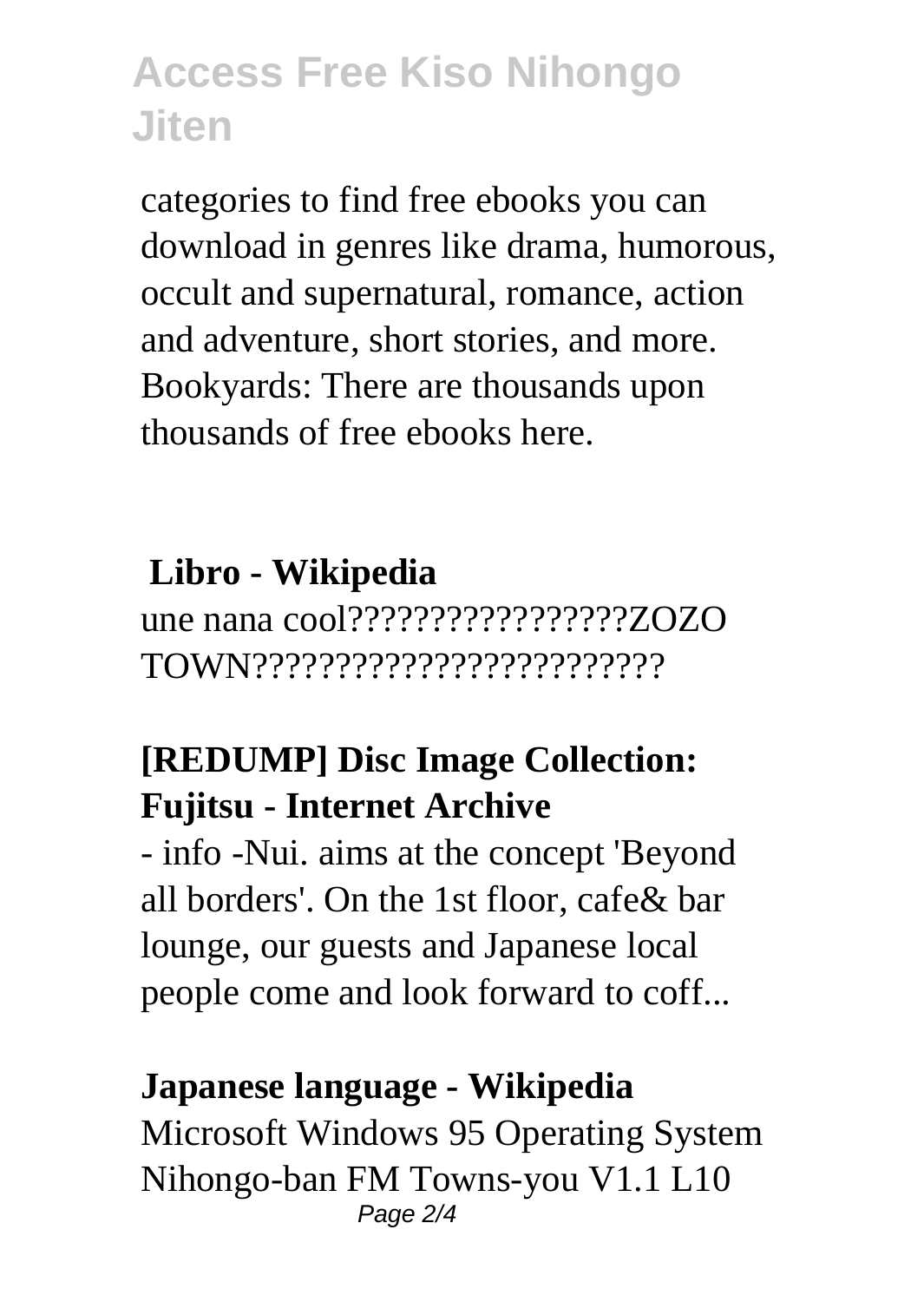(Japan) (Drivers Disc).zip download 256.2M Microsoft Windows 95 Upgrade FM Towns-you (Japan).zip download

### **Nui. Movie - "good morning" - YouTube**

Un libro è un insieme di fogli, stampati oppure manoscritti, delle stesse dimensioni, rilegati insieme in un certo ordine e racchiusi da una copertina.. Il libro è il veicolo più diffuso del sapere. L'insieme delle opere stampate, inclusi i libri, è detto letteratura.I libri sono pertanto opere letterarie.Nella biblioteconomia e scienza dell'informazione un libro è detto monografia, per ...

#### **Kiso Nihongo Jiten**

Japanese (???, Nihongo, ()) is an East Asian language spoken natively by about 128 million people, primarily by Japanese Page 3/4